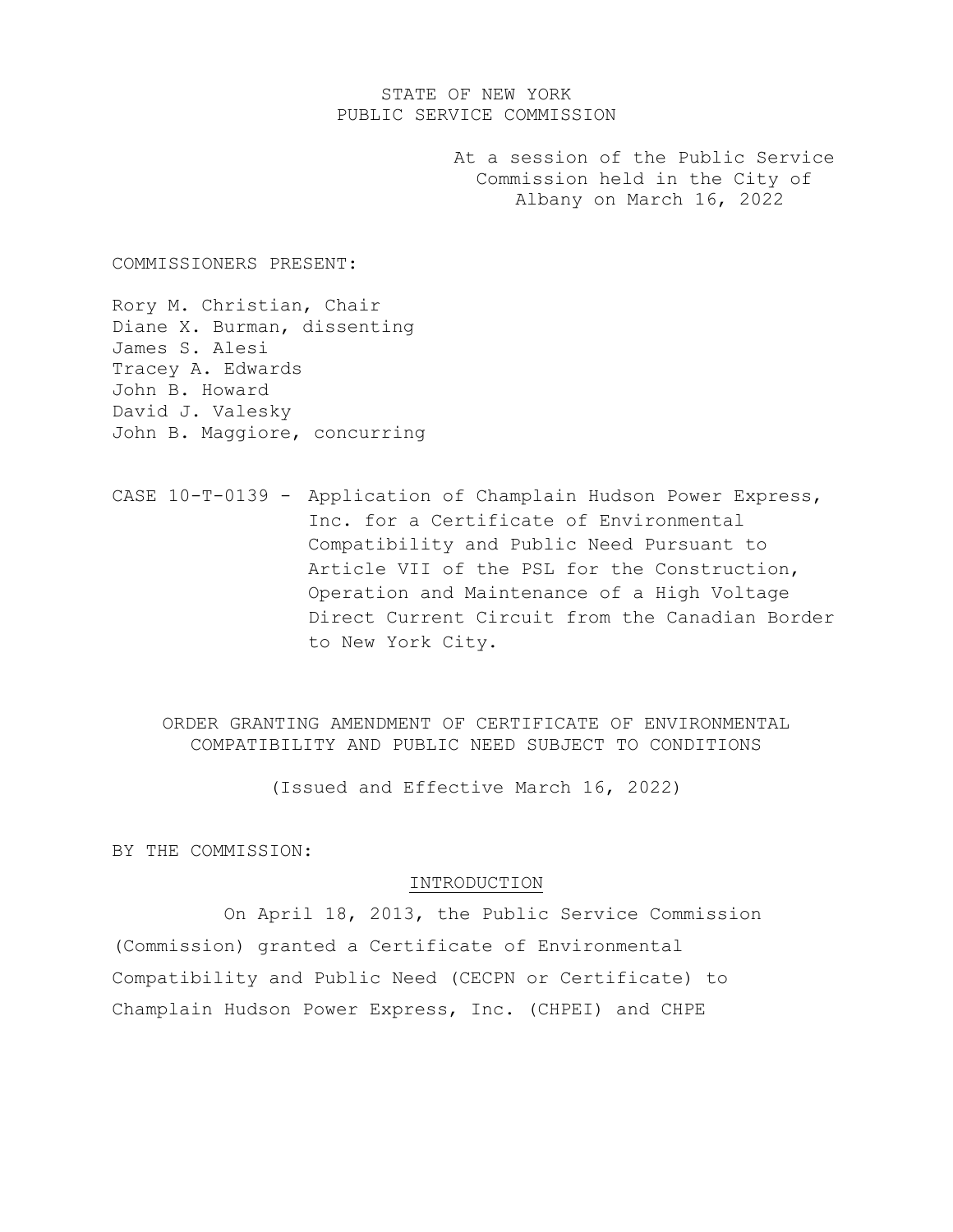Properties, Inc. (CHPE) (collectively, the Certificate Holders),  $1$ authorizing, subject to conditions, the construction of a High Voltage, Direct Current (HVDC) transmission line extending approximately 330 miles from the New York/Canada border to a proposed DC-to-Alternating Current (AC) converter station in Astoria, Queens; and an approximately 3-mile long 345 kilovolt (kV) AC cable within the streets of Astoria, Queens to a pointof-interconnection with the Consolidated Edison Company of New York, Inc.'s (Con Edison) Rainey substation (the Astoria-Rainey cable); (altogether the Certificated Project or Facility) pursuant to Public Service Law (PSL) Article VII.[2](#page-1-1)

The HVDC transmission line will be located underground beneath waterways and in upland areas along existing highway, street, or railroad rights-of-way (ROW). The Facility's HVDC cable system will consist of two solid dielectric (i.e., no insulating fluids) electric cables, each approximately six inches in diameter. As certified, and amended, the Certificated Project will have the capacity to transmit up to 1,250 megawatts (MWs) of electricity into the New York City load pocket. It is

<span id="page-1-0"></span><sup>&</sup>lt;sup>1</sup> For the purposes of this Order, "Certificate Holders" represents both past and current Certificate Holders. In August 2020, CHPEI converted from a corporation (CHPEI) to a limited liability company (CHPE LLC) and received Commission approval to transfer its CECPN from CHPEI to CHPE LLC. See Case 20-E-0145, Petition of Champlain Hudson Power Express, Inc., CHPE Properties, Inc., and CHPE LLC for a Declaratory Ruling that a Series of Intra-Corporate Transactions are Not Transfers Subject to Review Under the Public Service Law or, in the Alternative, for Certain Approvals Pursuant to Sections 70 and 121 of the Public Service Law, Order Approving Transfers (issued July 17, 2020).

<span id="page-1-1"></span><sup>2</sup> Case 10-T-0139, Order Granting Certificate of Environmental Compatibility and Public Need (issued April 18, 2013) (Certificate Order).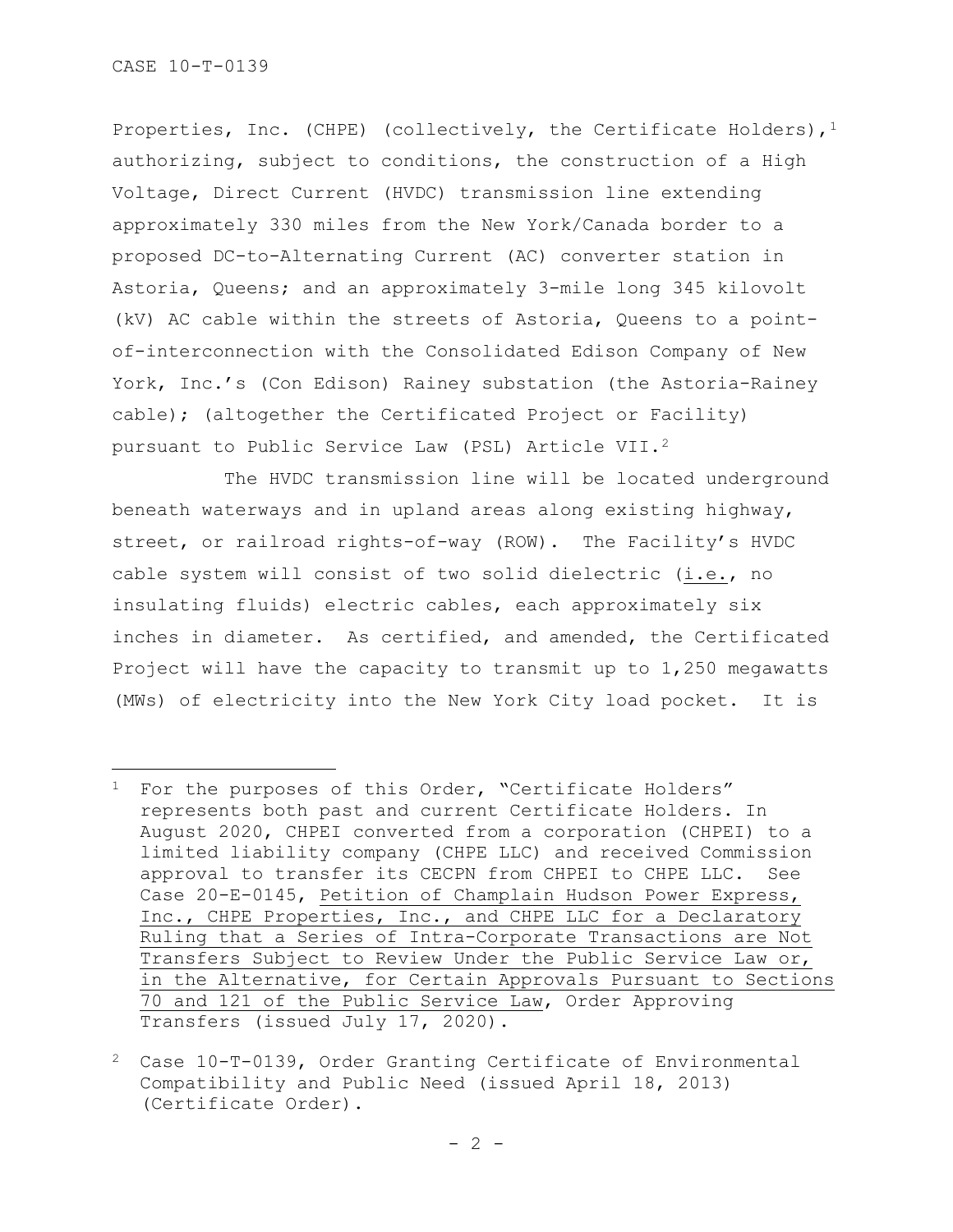anticipated that the electricity transmitted by the Certificated Project will be primarily hydroelectric power.

As described more fully below, over the past three years, the Certificate Holders obtained five Commission-approved Certificate amendments related to certain Certificate conditions and route modifications. On December 6, 2021, the Certificate Holders filed a petition, pursuant to Section 123(2) of the PSL, to further amend the Certificate (Amendment 6 Petition). In the Amendment 6 Petition, the Certificate Holders seek authorization to amend Certificate Condition 165 to approve acceleration of the \$117 million funding required to be made to the Hudson River and Lake Champlain Habitat Enhancement, Restoration, and Research/Habitat Improvement Project Trust (Trust).

Through this Order, the Commission approves the requested Amendment 6 Petition, pursuant to PSL §123(2).

#### BACKGROUND

The Certificate Holders filed a Petition for an Amendment of the Certificate, pursuant to PSL §123(2), on September 30, 2019, which sought changes to certain conditions to the Certificate (Amendment 1 Petition). More specifically, the Amendment 1 Petition sought approval of changes related to (1) updating previous filings regarding Project construction, (2) avoiding delay in Project construction related to the issuance of Canadian permit(s) (Certificate Condition 11), and (3) ensuring efficient processing of construction and postconstruction filing requirements. The Commission granted, in part, the Amendment 1 Petition on March 20, 2020, but reserved judgement on the portion of the Amendment pertaining to Certificate Condition 11. After the Certificate Holders submitted additional information, the Commission granted the

- 3 -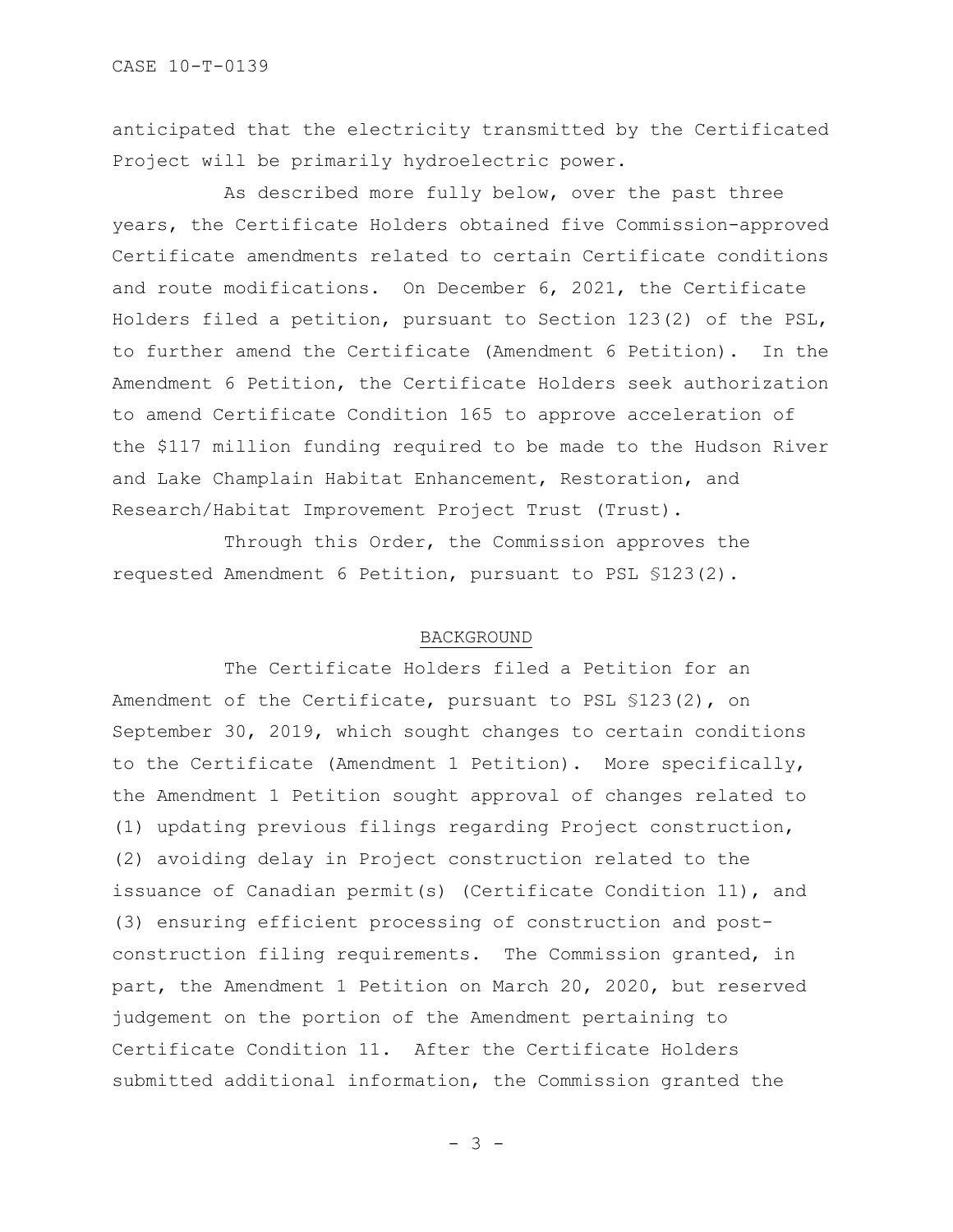remaining portion of the Amendment 1 Petition revising Certificate Condition 11 on September 21, 2020.

On December 6, 2019, the Certificate Holders filed a petition for a second amendment to the Certificate (Amendment 2 Petition) seeking approval of certain preferred alternatives (Preferred Alternatives) to the certified Project layout. The Preferred Alternatives included minor routing changes and the relocation of the converter station site that were needed "to, among other things, avoid shallow water engineering challenges, reduce rock removal and wetland impacts, eliminate disruption to downtown Schenectady, forego reliance on an aging railroad bridge, accommodate community concerns, and simplify the design of the Converter Station and the connecting electrical facilities." The Amendment 2 Petition was granted on August 13, 2020.

The Certificate Holders filed a petition for a third amendment to the Certificate (Amendment 3 Petition) on October 9, 2020, seeking approval of proposed modifications to two portions of the certified Project layout. The first requested modification sought authorization to expand the Allowed Deviation Zone (ADZ) in New York City (NYC) to allow installation of the Project cables to bypass the majority of the Harlem River Yard (HRY) in the southeasternmost portion of the Bronx, through installation of the cables underwater across the Bronx Kill and underground in Randall's Island Park, Borough of Manhattan, directly across from the HRY. The second requested modification sought authorization to augment the ADZ in Rockland County to allow five splice vault locations on private land immediately adjacent to the revised ROW within NYS Route 9W, instead of in the active travelled portion of Route 9W ROW. The Amendment 3 Petition was granted on January 26, 2021.

 $- 4 -$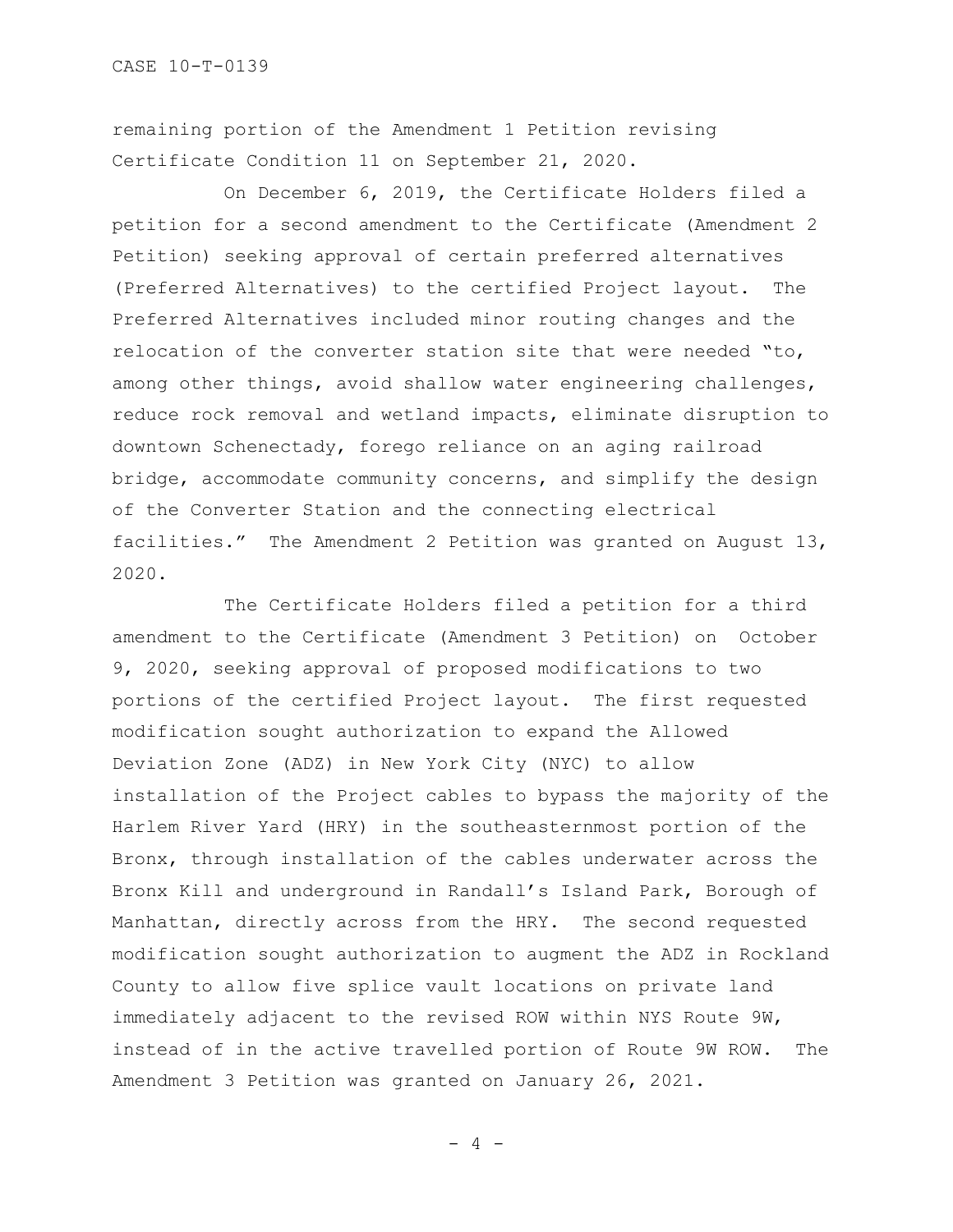On January 29, 2021, the Certificate Holders filed a petition for a fourth amendment to the Certificate (Amendment 4 Petition) seeking authorization to increase the capacity of the Project from 1,000 MW to 1,250 MW with associated modifications to the Project's transmission components and to increase the footprint of the Astoria converter station. In addition, in a Supplement to the Amendment 4 Petition filed on March 24, 2021, the Certificate Holders requested clarification of Certificate Condition 22(a) regarding the 100-year floodplain. The Amendment 4 Petition was granted on May 14, 2021.

The Certificate Holders filed a petition for a fifth amendment (Amendment 5 Petition) on June 4, 2021, seeking authorization for changes to the configuration of the High Voltage Alternating Current (HVAC) interconnection between the Project's converter station in Astoria, Borough of Queens and the interconnection point (IP) located at the Astoria Annex Substation owned and operated by the New York Power Authority (Astoria HVAC Connection).[3](#page-4-0) The proposed changes included reconfiguration of the Astoria HVAC Connection from an underground to an overhead double-circuit 345 kV transmission line. The Amendment 5 Petition was granted on February 17, 2022.

On December 6, 2021, the Certificate Holders filed the Amendment 6 Petition seeking to amend Certificate Condition 165 to accelerate the schedule of the payments of the \$117 million funds to the Trust for the first four years of construction with reductions in later years of the 35-year funding schedule, which is set forth in Table 2 within Certificate Condition 165. Under

<span id="page-4-0"></span><sup>&</sup>lt;sup>3</sup> The Certificate Holders also sought approval to construct a new IP and converter station in the Town of New Scotland but withdrew their request on November 5, 2021.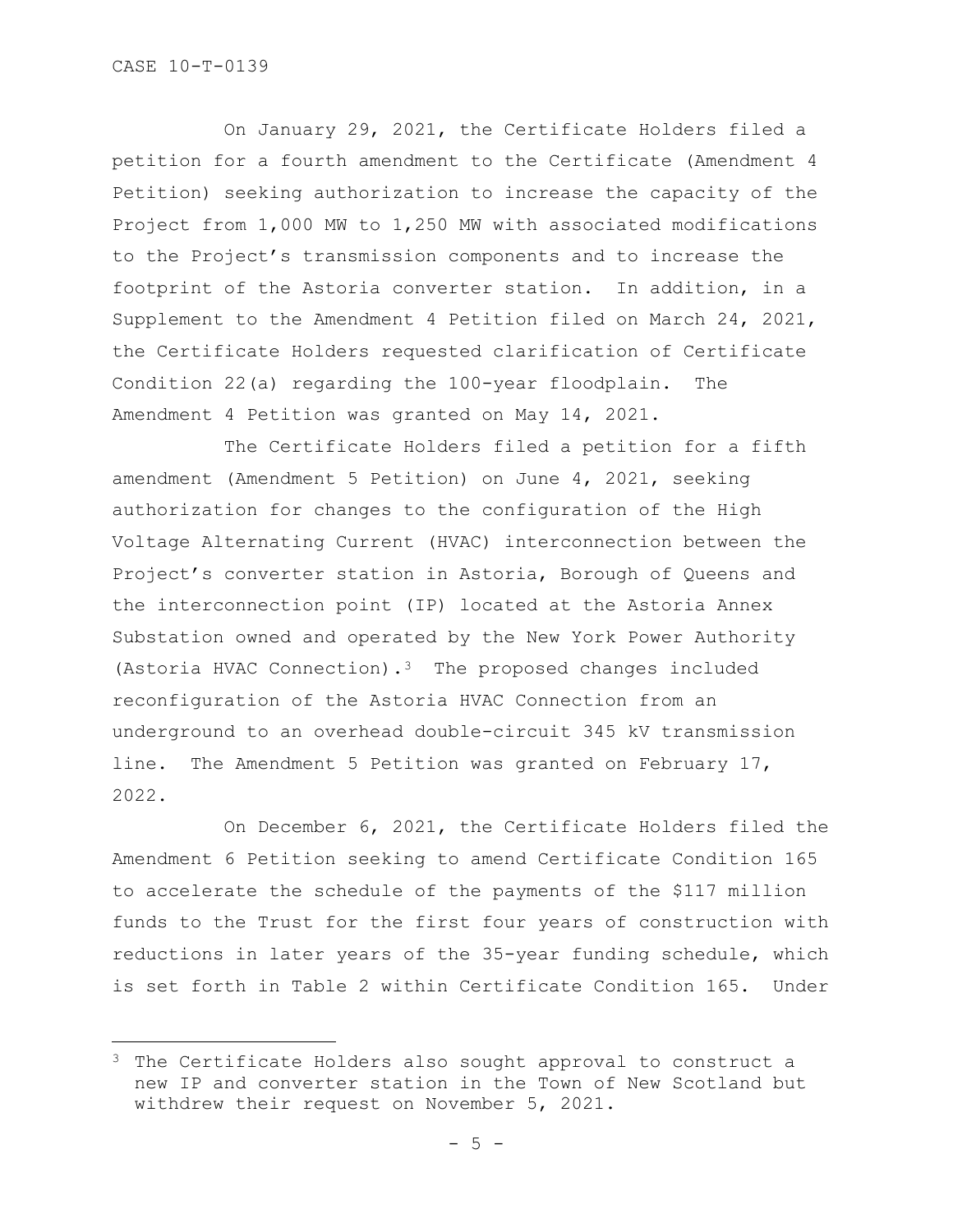the accelerated schedule, the Certificate Holders would increase their contributions during the period between the date upon which the transactions to fund the costs of the Certificated Project are completed (Closing) and the commercial operation date (COD) from \$2.5 million to \$15 million. This would also result in a \$50,000 increase in contributions for the first three years following COD and small reductions in payments for years 4 through 35. The total Trust contributions would not change from the \$117 million total required by the Certificate.

According to the Certificate Holders, this acceleration of payments is warranted because it advances the goals of the Trust and will provide more significant and nearterm implementation of Trust projects and studies in the Hudson River Estuary, the Harlem and East Rivers, Lake Champlain, and their tributaries (the Waterbodies). Further, it is fully supported by the Governance Committee of the Trust,  $4$  which executed a Resolution authorizing the Certificate Holders to "take all actions necessary to accelerate contributions to the Trust."[5](#page-5-1) The Amendment 6 Petition includes a proposed Environmental Trust Fund Payment Schedule that compares the schedule of funding set forth in Table 2 of Certificate

<span id="page-5-0"></span><sup>4</sup> The Trust Governance Committee consists of: Certificate Holders; Department of Public Service (DPS) Staff; NYS Department of Environmental Conservation; NYS Department of State; City of New York; Adirondack Park Agency; the New York State Council of Trout Unlimited; Riverkeeper, Inc.; and Scenic Hudson, Inc.

<span id="page-5-1"></span><sup>5</sup> Amendment 6 Petition, Exhibit 1 "Governance Committee Resolution Approving Modifications to Trust Funding" approved unanimously on November 10, 2021.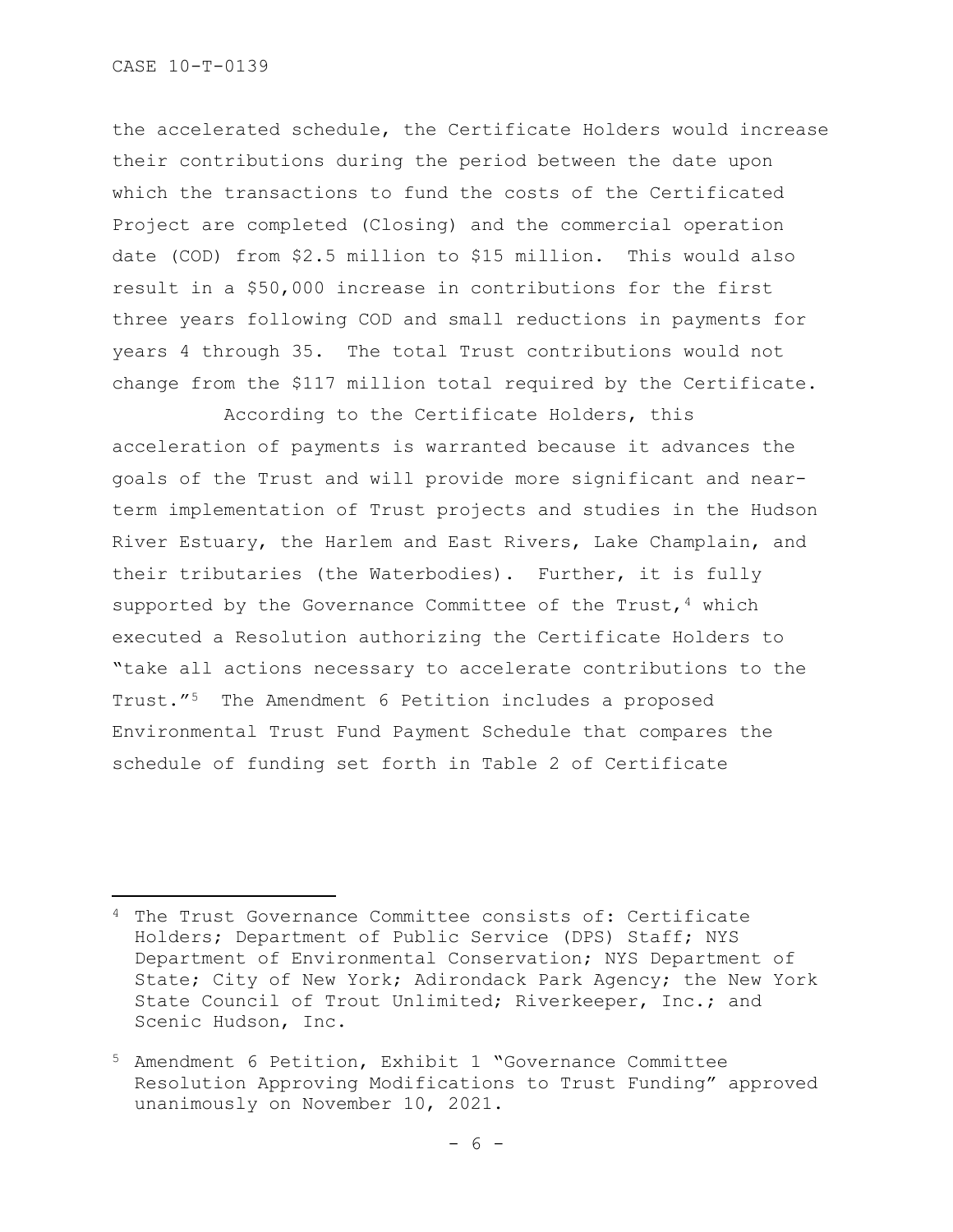Condition 165 and the schedule approved by the Governance Committee.<sup>[6](#page-6-0)</sup>

### NOTICE AND PUBLIC COMMENTS

A "Notice Seeking Public Comment" was issued on January 27, 2022, which requested public comments by February 15, 2022. Hardcopies of the Amendment 6 Petition were mailed to parties as required by PSL §122(2) and pursuant to 16 NYCRR §85-2.10(c). The Amendment 6 Petition was also served via email on active parties to this proceeding in conjunction with its filing of the Amendment 6 Petition. On February 16, 2022, in accordance with the Commission's Rules at 16 NYCRR §85- 2.10(c), the Certificate Holders provided six Affidavits of Publication of the Notice of Application to Amend the Certificate issued by the Commission on April 18, 2013, and filed a seventh Affidavit of Publication on February 25, 2022, relating to their Amendment 6 Petition.

After the Amendment 6 Petition was filed, several groups and individuals submitted comments, the majority of which oppose the Project as a whole due to potential impacts to the environment and Indigenous peoples of Canada, as well as the cost to upstate New Yorkers. Those in favor of the Project note the benefits of providing clean energy in furtherance of the Climate Leadership and Community Protection Act, the partnership with the Mohawk of Kahnawke in Quebec, and the creation of green jobs. Numerous letters in support of the Project as a whole were filed by members of the Laborers International Union of North America and the International Union of Operating Engineers (IUOE) Local 14-14b and IUOE Local 137 because of the vast

<span id="page-6-0"></span><sup>6</sup> Id., Exhibit 1, "Champlain Hudson Power Express Environmental Trust Fund Payments Proposal."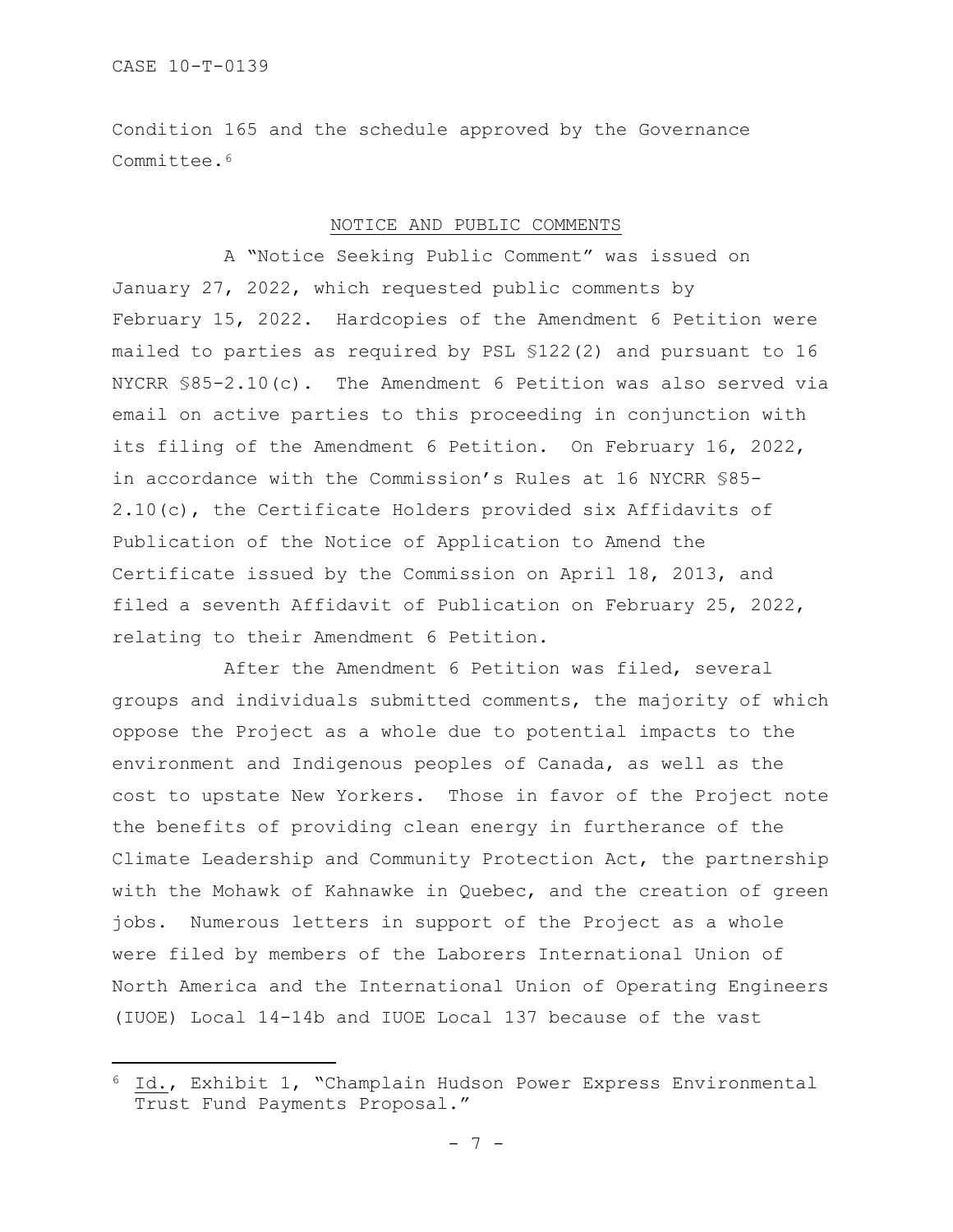number of union jobs the Project will generate. One comment has been submitted on behalf of the New York State Council of Trout Unlimited in support of the Amendment 6 Petition.

## LEGAL AUTHORITY

PSL §122(4) provides that "[a]n application for an amendment of a certificate shall be in such form and contain such information as the commission shall prescribe. Notice of such an application shall be given as set forth in subdivision two." In addition, under PSL §123(2), "[o]n an application for an amendment of a certificate, the commission shall hold a hearing in the same manner as a hearing is held on an application for a certificate if the change in the facility to be authorized would result in any material increase in any environmental impact of the facility or a substantial change in the location of all or a portion of such facility other than as provided in the alternates set forth in the application."

Inasmuch as the Amendment 6 Petition related to Condition 165 does not propose any change in the location of the facility or involve any material increase in any environmental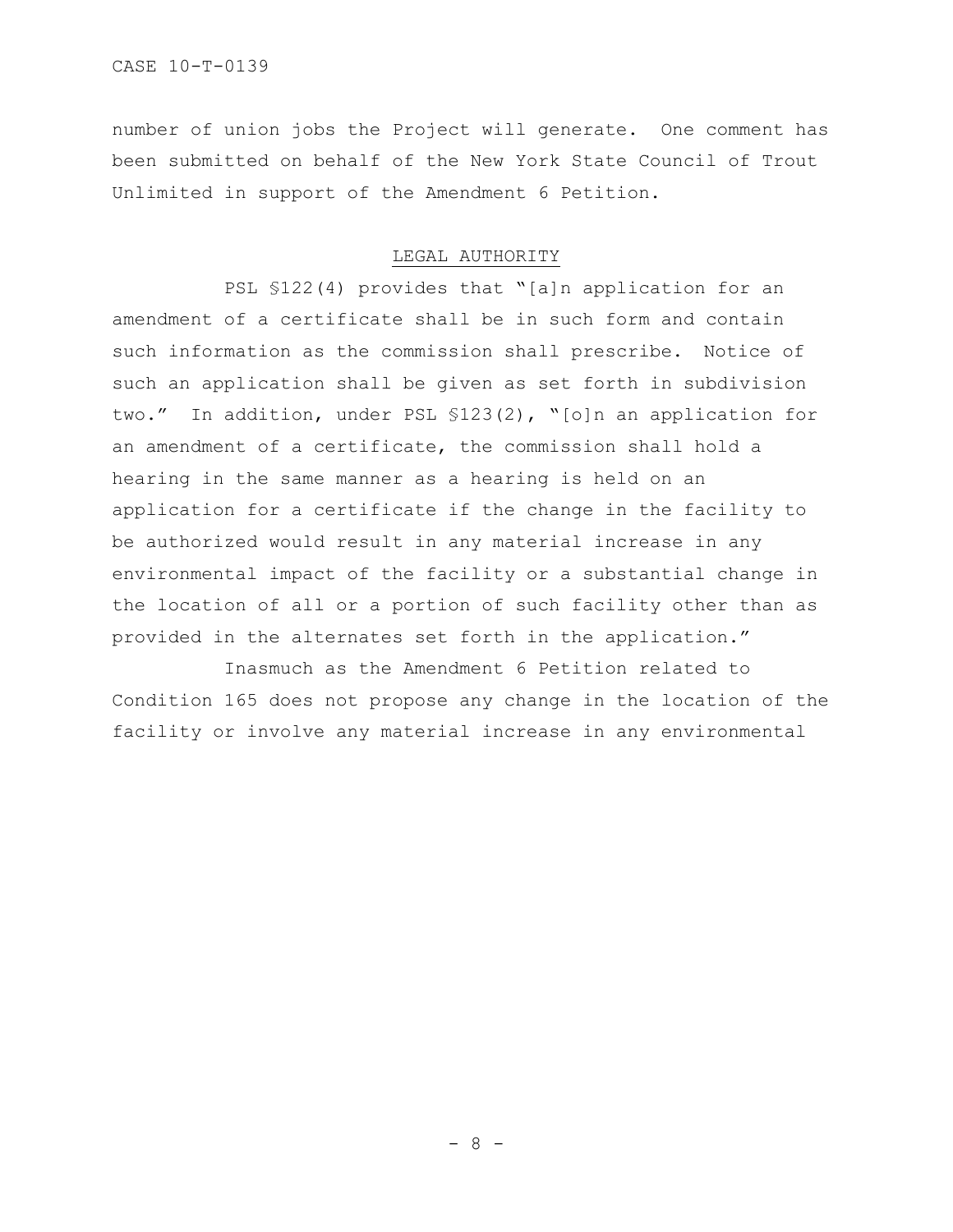impact, no hearing is required.<sup>7</sup>

### DISCUSSION AND CONCLUSION

Certificate Condition 165 states that the Trust was established "solely for the purposes of protecting, restoring, and improving aquatic habitats and fisheries resources in the Hudson River Estuary, the Harlem and East Rivers, Lake Champlain, and their tributaries, in order to minimize, mitigate, study, and/or compensate for the short-term adverse aquatic impacts and potential long-term aquatic impacts and risks to these water bodies from Facility construction and operation …." To facilitate the goals of the Trust, Certificate Condition 165 requires the Certificate Holders to provide \$117 million in funds over a 35-year period. Certificate Condition 165(b) sets forth the initial amounts Certificate Holders must make to fund the Trust and includes a Table (Table 2) with a

<span id="page-8-0"></span><sup>7</sup> See, e.g., Case 08-T-0034, Application of Hudson Transmission Partners, LLC for a Certificate of Environmental Compatibility and Public Need for a 345 kV Submarine/Underground Electric Transmission Link Between Manhattan and New Jersey, Order Granting Amendments to Certificate of Public Convenience and Necessity (issued November 3, 2011) and Order Approving Certificate Amendments and Directing Compliance (issued January 12, 2017); Case 02-T-0036, Application of Neptune Regional Transmission System LLC for a Certificate of Environmental Compatibility and Public Need for the Construction of two 600 megawatt  $(+/- 500$  kV) High-voltage Direct Current Submarine/Underground Electric Transmission Cables - Petition to Amend Opinion and Order Issued January 23, 2004, filed by Neptune Regional Transmission System LLC, Order Granting Amendment of Certificate of Environmental Compatibility and Public Need (issued August 26, 2005), p. 4 (finding that an amendment to a certificate condition does not require a hearing where the proposed amendment "will not result in any material increase in any environmental impact or a substantial change in the location of the transmission facility.")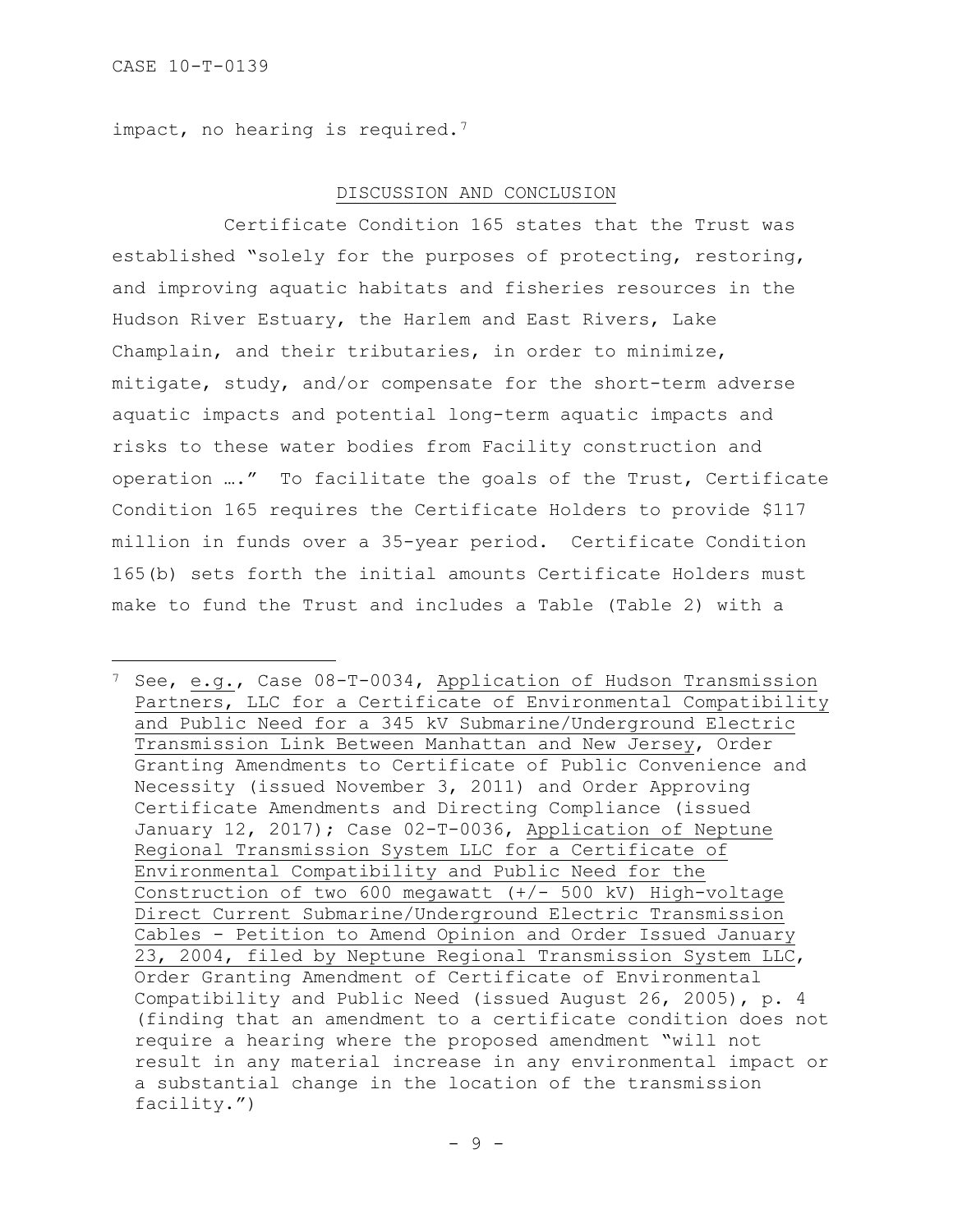schedule of annual funding amounts that the Certificate Holders must make to fund the Trust for the 35-year period following Closing.

The Certificate Holders request amendment of Certificate Condition 165 to permit the acceleration of payments to the Trust. In their Amendment 6 Petition, Certificate Holders noted that the Trust Committee had determined that acceleration of contributions to the Trust as detailed in the Trust Proposal Table<sup>[8](#page-9-0)</sup> will enhance restoration, research, and improvement efforts for the projects and studies for the Waterbodies, as required by Certificate Condition 165, and that it had executed a Resolution authorizing Certificate Holders to take any action necessary, including filing of this petition, to accelerate Trust funding[.9](#page-9-1)

As noted above, although numerous public comments were submitted after the Amendment 6 Petition was filed, only one of the comments pertained to the relief requested by the Certificate Holders. That comment was submitted by the Hydro Chairman of the Council of Trout Unlimited in support of accelerating the payments to the Trust because it will enable urgently needed and unfunded habitat and conservation projects to proceed at a more rapid pace in order to ameliorate the serious threats to the terrestrial and aquatic environment surrounding Lake Champlain and its environs, as well as the Hudson River Corridor and New York Harbor.

Accordingly, because the Amendment 6 Petition is consistent with the purposes of the Trust, is fully supported by the Trust Committee, and will not result in any change in the

<span id="page-9-0"></span><sup>8</sup> Amendment 6 Petition, Exhibit 1, "Champlain Hudson Power Express Environmental Trust Fund Payments Proposal."

<span id="page-9-1"></span><sup>9</sup> Amendment 6 Petition, pp. 5 - 6.